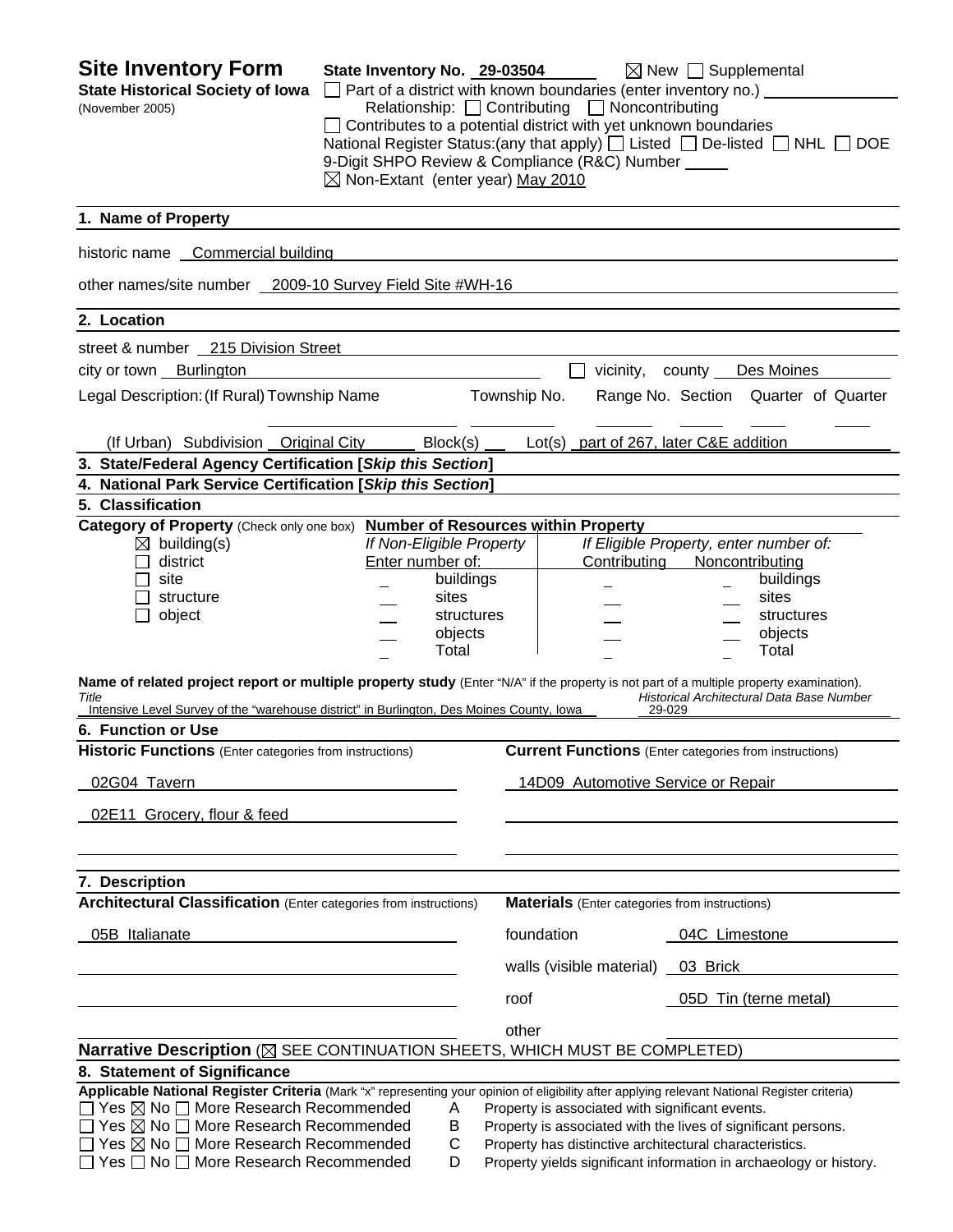| County<br>Des Moines<br>Address 215 Division St.                                                                                                                                                                                                                                                                                                                                                                                                                                                                                                                                                                                                                                                                                                                                                                                                                                                                                                                                                                                                                                                                                                                                                                                                                                                                                                                                                                                                 | Site Number 29-03506                                                                                                                                                                                                                                                                                                                      |
|--------------------------------------------------------------------------------------------------------------------------------------------------------------------------------------------------------------------------------------------------------------------------------------------------------------------------------------------------------------------------------------------------------------------------------------------------------------------------------------------------------------------------------------------------------------------------------------------------------------------------------------------------------------------------------------------------------------------------------------------------------------------------------------------------------------------------------------------------------------------------------------------------------------------------------------------------------------------------------------------------------------------------------------------------------------------------------------------------------------------------------------------------------------------------------------------------------------------------------------------------------------------------------------------------------------------------------------------------------------------------------------------------------------------------------------------------|-------------------------------------------------------------------------------------------------------------------------------------------------------------------------------------------------------------------------------------------------------------------------------------------------------------------------------------------|
| City<br><b>Burlington</b>                                                                                                                                                                                                                                                                                                                                                                                                                                                                                                                                                                                                                                                                                                                                                                                                                                                                                                                                                                                                                                                                                                                                                                                                                                                                                                                                                                                                                        | District Number __________                                                                                                                                                                                                                                                                                                                |
| <b>Criteria Considerations</b><br>$\Box$ A Owned by a religious institution or used<br>for religious purposes.<br>B Removed from its original location.<br>C A birthplace or grave.<br>$\Box$ D A cemetery                                                                                                                                                                                                                                                                                                                                                                                                                                                                                                                                                                                                                                                                                                                                                                                                                                                                                                                                                                                                                                                                                                                                                                                                                                       | $\Box$ E A reconstructed building, object, or structure.<br>$\Box$ F A commemorative property.<br>$\Box$ G Less than 50 years of age or achieved significance within the past<br>50 years.                                                                                                                                                |
| Areas of Significance (Enter categories from instructions)                                                                                                                                                                                                                                                                                                                                                                                                                                                                                                                                                                                                                                                                                                                                                                                                                                                                                                                                                                                                                                                                                                                                                                                                                                                                                                                                                                                       | <b>Significant Dates</b><br>Construction date<br>1870<br>$\boxtimes$ check if circa or estimated date                                                                                                                                                                                                                                     |
|                                                                                                                                                                                                                                                                                                                                                                                                                                                                                                                                                                                                                                                                                                                                                                                                                                                                                                                                                                                                                                                                                                                                                                                                                                                                                                                                                                                                                                                  | Other dates, including renovation                                                                                                                                                                                                                                                                                                         |
| <b>Significant Person</b><br>(Complete if National Register Criterion B is marked above)                                                                                                                                                                                                                                                                                                                                                                                                                                                                                                                                                                                                                                                                                                                                                                                                                                                                                                                                                                                                                                                                                                                                                                                                                                                                                                                                                         | <b>Architect/Builder</b><br>Architect                                                                                                                                                                                                                                                                                                     |
|                                                                                                                                                                                                                                                                                                                                                                                                                                                                                                                                                                                                                                                                                                                                                                                                                                                                                                                                                                                                                                                                                                                                                                                                                                                                                                                                                                                                                                                  | <b>Builder</b>                                                                                                                                                                                                                                                                                                                            |
| Narrative Statement of Significance (X SEE CONTINUATION SHEETS, WHICH MUST BE COMPLETED)                                                                                                                                                                                                                                                                                                                                                                                                                                                                                                                                                                                                                                                                                                                                                                                                                                                                                                                                                                                                                                                                                                                                                                                                                                                                                                                                                         |                                                                                                                                                                                                                                                                                                                                           |
| 9. Major Bibliographical References                                                                                                                                                                                                                                                                                                                                                                                                                                                                                                                                                                                                                                                                                                                                                                                                                                                                                                                                                                                                                                                                                                                                                                                                                                                                                                                                                                                                              |                                                                                                                                                                                                                                                                                                                                           |
| Bibliography $\boxtimes$ See continuation sheet for citations of the books, articles, and other sources used in preparing this form                                                                                                                                                                                                                                                                                                                                                                                                                                                                                                                                                                                                                                                                                                                                                                                                                                                                                                                                                                                                                                                                                                                                                                                                                                                                                                              |                                                                                                                                                                                                                                                                                                                                           |
| 10. Geographic Data<br><b>UTM References (OPTIONAL)</b>                                                                                                                                                                                                                                                                                                                                                                                                                                                                                                                                                                                                                                                                                                                                                                                                                                                                                                                                                                                                                                                                                                                                                                                                                                                                                                                                                                                          |                                                                                                                                                                                                                                                                                                                                           |
| Easting<br>Zone<br>Northing                                                                                                                                                                                                                                                                                                                                                                                                                                                                                                                                                                                                                                                                                                                                                                                                                                                                                                                                                                                                                                                                                                                                                                                                                                                                                                                                                                                                                      | Zone<br>Northing<br>Easting                                                                                                                                                                                                                                                                                                               |
| 1                                                                                                                                                                                                                                                                                                                                                                                                                                                                                                                                                                                                                                                                                                                                                                                                                                                                                                                                                                                                                                                                                                                                                                                                                                                                                                                                                                                                                                                | $\overline{2}$                                                                                                                                                                                                                                                                                                                            |
| 3                                                                                                                                                                                                                                                                                                                                                                                                                                                                                                                                                                                                                                                                                                                                                                                                                                                                                                                                                                                                                                                                                                                                                                                                                                                                                                                                                                                                                                                | 4                                                                                                                                                                                                                                                                                                                                         |
| See continuation sheet for additional UTM references or comments                                                                                                                                                                                                                                                                                                                                                                                                                                                                                                                                                                                                                                                                                                                                                                                                                                                                                                                                                                                                                                                                                                                                                                                                                                                                                                                                                                                 |                                                                                                                                                                                                                                                                                                                                           |
| 11. Form Prepared By                                                                                                                                                                                                                                                                                                                                                                                                                                                                                                                                                                                                                                                                                                                                                                                                                                                                                                                                                                                                                                                                                                                                                                                                                                                                                                                                                                                                                             |                                                                                                                                                                                                                                                                                                                                           |
| name/title Hal Morton, Volunteer                                                                                                                                                                                                                                                                                                                                                                                                                                                                                                                                                                                                                                                                                                                                                                                                                                                                                                                                                                                                                                                                                                                                                                                                                                                                                                                                                                                                                 | Rebecca Lawin McCarley, Consultant, Davenport, IA                                                                                                                                                                                                                                                                                         |
| organization Burlington Historic Preservation Commission                                                                                                                                                                                                                                                                                                                                                                                                                                                                                                                                                                                                                                                                                                                                                                                                                                                                                                                                                                                                                                                                                                                                                                                                                                                                                                                                                                                         | date February 18, 2010                                                                                                                                                                                                                                                                                                                    |
| street & number_ City Hall, 400 Washington Street                                                                                                                                                                                                                                                                                                                                                                                                                                                                                                                                                                                                                                                                                                                                                                                                                                                                                                                                                                                                                                                                                                                                                                                                                                                                                                                                                                                                | telephone 319-753-8158                                                                                                                                                                                                                                                                                                                    |
| <b>Burlington</b><br>city or town___                                                                                                                                                                                                                                                                                                                                                                                                                                                                                                                                                                                                                                                                                                                                                                                                                                                                                                                                                                                                                                                                                                                                                                                                                                                                                                                                                                                                             | state lowa zip code 52601                                                                                                                                                                                                                                                                                                                 |
| ADDITIONAL DOCUMENTATION (Submit the following items with the completed form)                                                                                                                                                                                                                                                                                                                                                                                                                                                                                                                                                                                                                                                                                                                                                                                                                                                                                                                                                                                                                                                                                                                                                                                                                                                                                                                                                                    |                                                                                                                                                                                                                                                                                                                                           |
| <b>FOR ALL PROPERTIES</b><br>Map: showing the property's location in a town/city or township.<br>1.<br>Site plan: showing position of buildings and structures on the site in relation to public road(s).<br>2.<br>3.<br>needs to be provided below on this particular inventory site:<br>Roll/slide sheet #<br>Frame/slot #<br>Roll/slide sheet #<br>Frame/slot #<br>Frame/slot #<br>Roll/slide sheet #<br>$\boxtimes$ See continuation sheet or attached photo & slide catalog sheet for list of photo roll or slide entries.<br>$\boxtimes$ Photos/illustrations without negatives are also in this site inventory file.<br>FOR CERTAIN KINDS OF PROPERTIES, INCLUDE THE FOLLOWING AS WELL<br>Farmstead & District: (List of structures and buildings, known or estimated year built, and contributing or noncontributing status)<br>1.<br>2.<br>Barn:<br>a. A sketch of the frame/truss configuration in the form of drawing a typical middle bent of the barn.<br>A photograph of the loft showing the frame configuration along one side.<br>b.<br>A sketch floor plan of the interior space arrangements along with the barn's exterior dimensions in feet.<br>c.<br>State Historic Preservation Office (SHPO) Use Only Below This Line<br>Concur with above survey opinion on National Register eligibility: $\Box$ Yes $\Box$ No $\Box$<br>This is a locally designated property or part of a locally designated district.<br>Comments: | Photographs: representative black and white photos. If the photos are taken as part of a survey for which the Society is to be<br>curator of the negatives or color slides, a photo/catalog sheet needs to be included with the negatives/slides and the following<br>Date Taken<br>Date Taken<br>Date Taken<br>More Research Recommended |
| Evaluated by (name/title):                                                                                                                                                                                                                                                                                                                                                                                                                                                                                                                                                                                                                                                                                                                                                                                                                                                                                                                                                                                                                                                                                                                                                                                                                                                                                                                                                                                                                       | Date:                                                                                                                                                                                                                                                                                                                                     |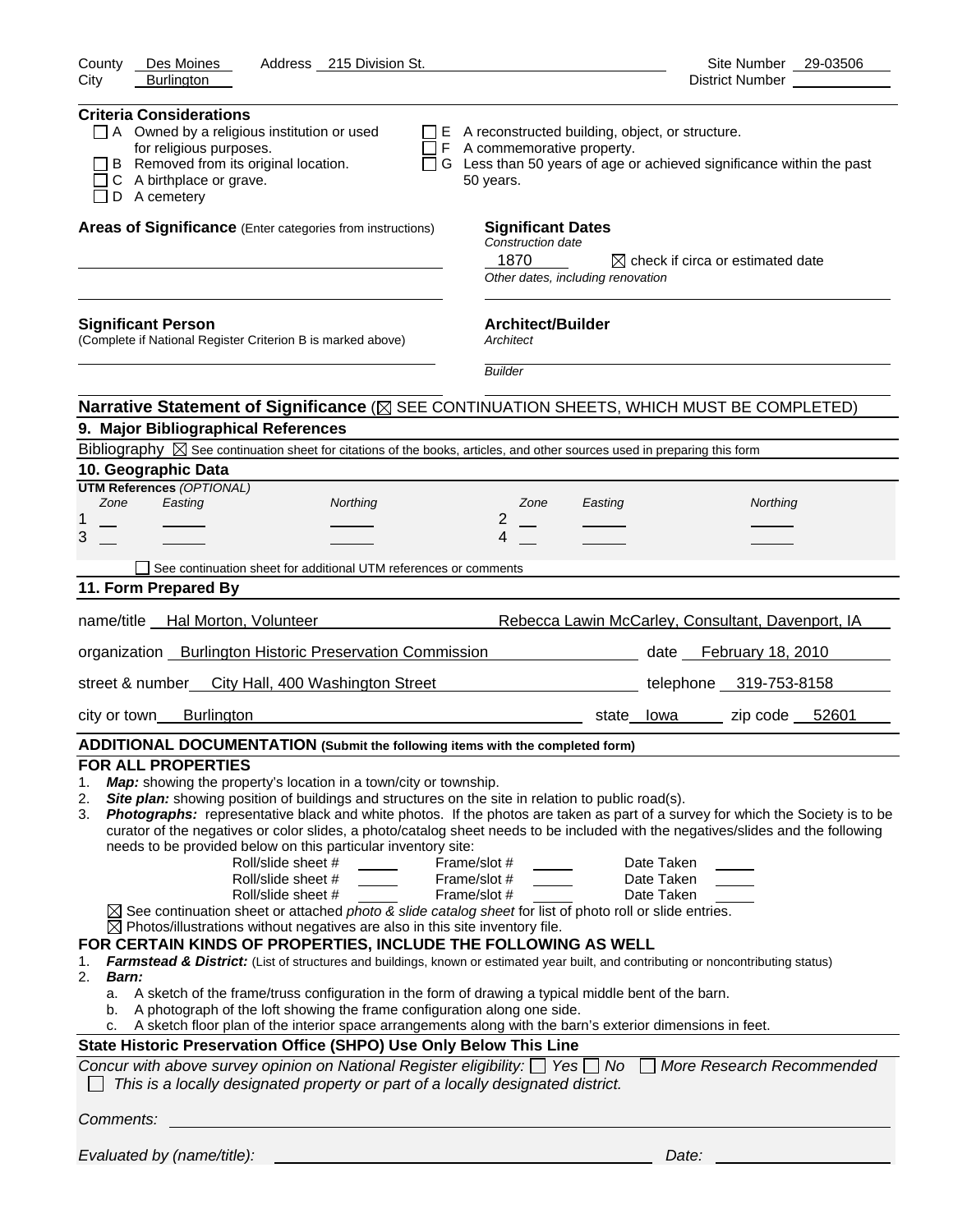## **Iowa Site Inventory Form** Related District Number **Continuation Sheet**

Page 1

| Commercial building | Des Moines        |
|---------------------|-------------------|
| Name of Property    | County            |
| 215 Division Street | <b>Burlington</b> |
| Address             | City              |

#### **7. Narrative Description**

This was a two-story brick Italianate building, which was demolished in May 2010. The storefront had been remodeled with a central entry and square windows. The three second story window appear to have been squared off in the early 20<sup>th</sup> century, with six-over-six-light double-hung sashes installed. Brackets were found under the front eave. The first story of the east side was clad in stucco, perhaps intending to stabilize the brick wall. A side entry was found toward the rear of the main building and a second one was in the side of the rear addition. The one-story concrete block rear addition extended across the south side of this building and the adjacent building (217).

#### **8. Narrative Statement of Significance**

This building was demolished in May 2010 after the east wall collapsed. The two adjacent buildings to the west were then also demolished with concerns for structural integrity and safety. The three buildings appear to have been built around the same time and shared party walls. Thus, this building does not contribute to a historic district nor is it individually eligible.

This building and the two to the east appear on the 1886 Sanborn map as small two-story buildings. The first City Directory listing for 215 Division is in the 1875-1876 edition, for Matthias Hughes, dealer in groceries & provisions, crockery, woodenware, flour, feed, etc. By 1876-1877, Matthias Hughes was not listed. In 1878-1879, Christian Closser ran a saloon and resided at 215 Division. The next year (1879-1880), John Woellhaf ran a saloon and resided there. By the 1883 City Directory, Henry Miller, Jr. had expanded his grocery, flour and feed store to include both 215 and 217 Division Street, which apparently continued until about 1890.

By the 1894 City Directory, Otto Buri was running a saloon & café in 215 Division, which was again listed in the 1898-1899 City Directory, but in between, in the 1896-1897 Directory, the property was shown to be a shoemaker named Henry Zimmer. By 1900, Otto Buri had moved next door where he resided with his wife, Anna, and ran a barber shop until about 1921, at one point serving as president of the Barbers' Union. In 1900-1901, Charles McGlasson resided at 215, and also ran the Bon Ton Saloon at the same address. In 1902, the property was again listed as a [nameless] saloon, run by Stephen Ernst. In the 1906 City Directory, the saloon was run by Thomas E. Johnson and his wife, Stella. Miss Hattie Fine was listed as a resident at 215 ½ Division. In 1902, the property was transferred from Margaretha Schwartz to Lorenz Miller.

From 1908 through 1921, John F. Gadeke operated a tailor shop in 215 Division. Female tenants at 215 ½ differed in each City Directory listing during this period.

In 1915, Ernst C. and Lydia Miller acquired the property, which stayed in the Miller family until it was transferred in 1920 to Otto A. & Fred H. Bremer, apparently with some financial assistance from Sophie Thomas. The rear 15 foot portion of the building (probably storage space) had evidently had a separate owner all along, Anna Hohl & husband et al, who transferred that property to Kenneth C. Doak in 1923 (who ran a bicycle shop at 219 Division Street). In 1927, Doak & wife transferred this rear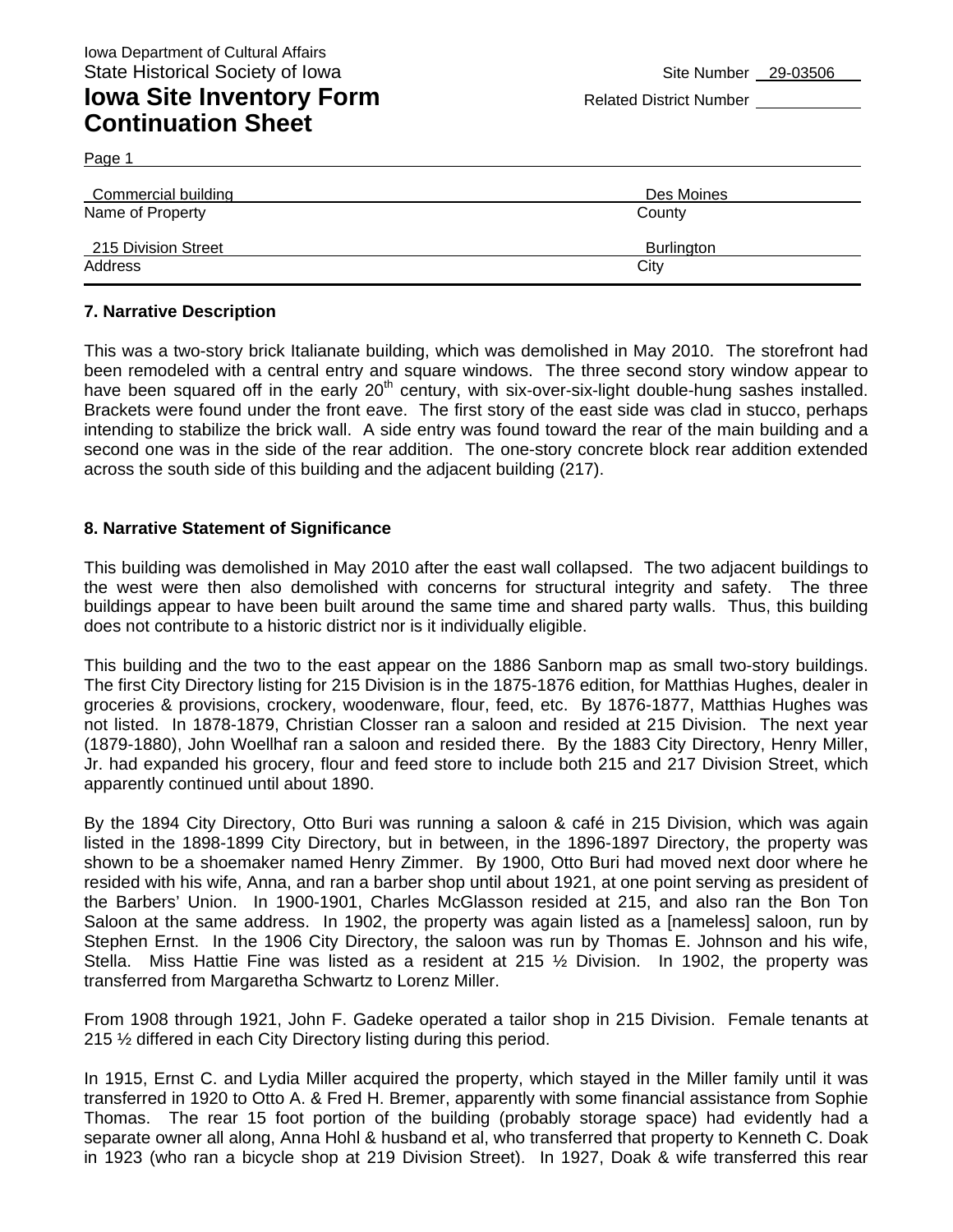### **Iowa Site Inventory Form** Related District Number **Related District Number Continuation Sheet**

Page 2

| Commercial building | Des Moines        |
|---------------------|-------------------|
| Name of Property    | County            |
| 215 Division Street | <b>Burlington</b> |
| Address             | City              |

portion to T.W. Kreichbaum, who operated Kreichbaum & Dewein hardware and sheet metal at 219 Division St.

The O.A. Bremer Co. (O.A. Bremer, president & manager, Fred Ernst, vice president, F.A. Horstmeyer, secretary, E.A. Bremer, Treasurer) were machinists and tool manufacturers, using 215 Division for their business from 1921 through 1930. During this same timeframe, William Bremer lived in 215 ½.

Bremer & Thomas transferred the property to A. Fred Junkerman in 1931. Fred and his wife, Lettie, lived in 215 ½, and ran a restaurant in 215.

In 1937, the Junkermans transferred the property to D.L. and Sarah Butcher, and Rose Electric Service operated out of 215, with Alvin E. Rose residing at 215 ½ through 1942. Both 215 and 215 ½ were then used as rental residences from 1945 for a few years.

In 1949, widow Sarah Butcher transferred the property to Mae Weber, who owned it until 1963. During that time, 215 was home to the Waskow Café (1951), and Hall's Café (1955-at least 1966). In 1963, widow Mae Weber transferred the property to Delbert E. and Mildred C. Putnam. The Putnams transferred the property to Chittenden & Eastman in 1969, and it was finally sold to the Faith Temple Church of God in Christ in 1987. The building (along with 217 and 219 Division) is currently used for automotive service and repair as an unnamed business run by Wadell Watson.

#### **9. Major Bibliographical References**

City Directories, Burlington, Iowa, various dates. On microfiche at the Burlington Public Library

Sanborn Map Company. "Burlington, Iowa," Fire Insurance Maps. New York: Sanborn Map Company, 1886, 1892, 1900, 1931, 1952.

Transfer books, Des Moines County Auditor's Office, Burlington, Iowa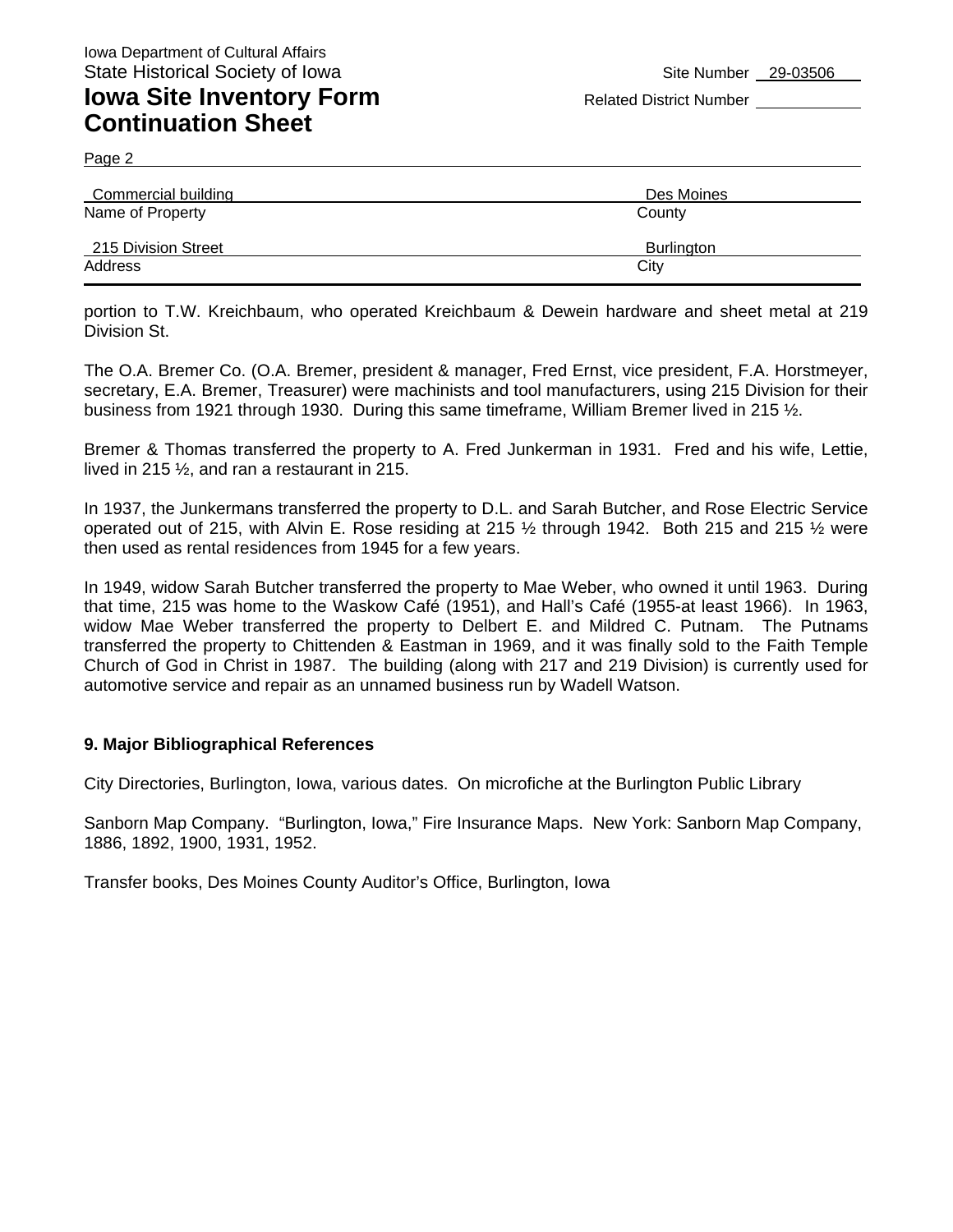## **Iowa Site Inventory Form** Related District Number **Related District Number Continuation Sheet**

Page 3

| Commercial building            | Des Moines                |
|--------------------------------|---------------------------|
| Name of Property               | County                    |
| 215 Division Street<br>Address | <b>Burlington</b><br>City |

#### **Location map**



**Building plan (from assessor's website)** 

| 15 | ADDTN1<br>[300]<br>12' HI<br>20<br>24' HI |
|----|-------------------------------------------|
| 60 | BLDG1<br>[1200]                           |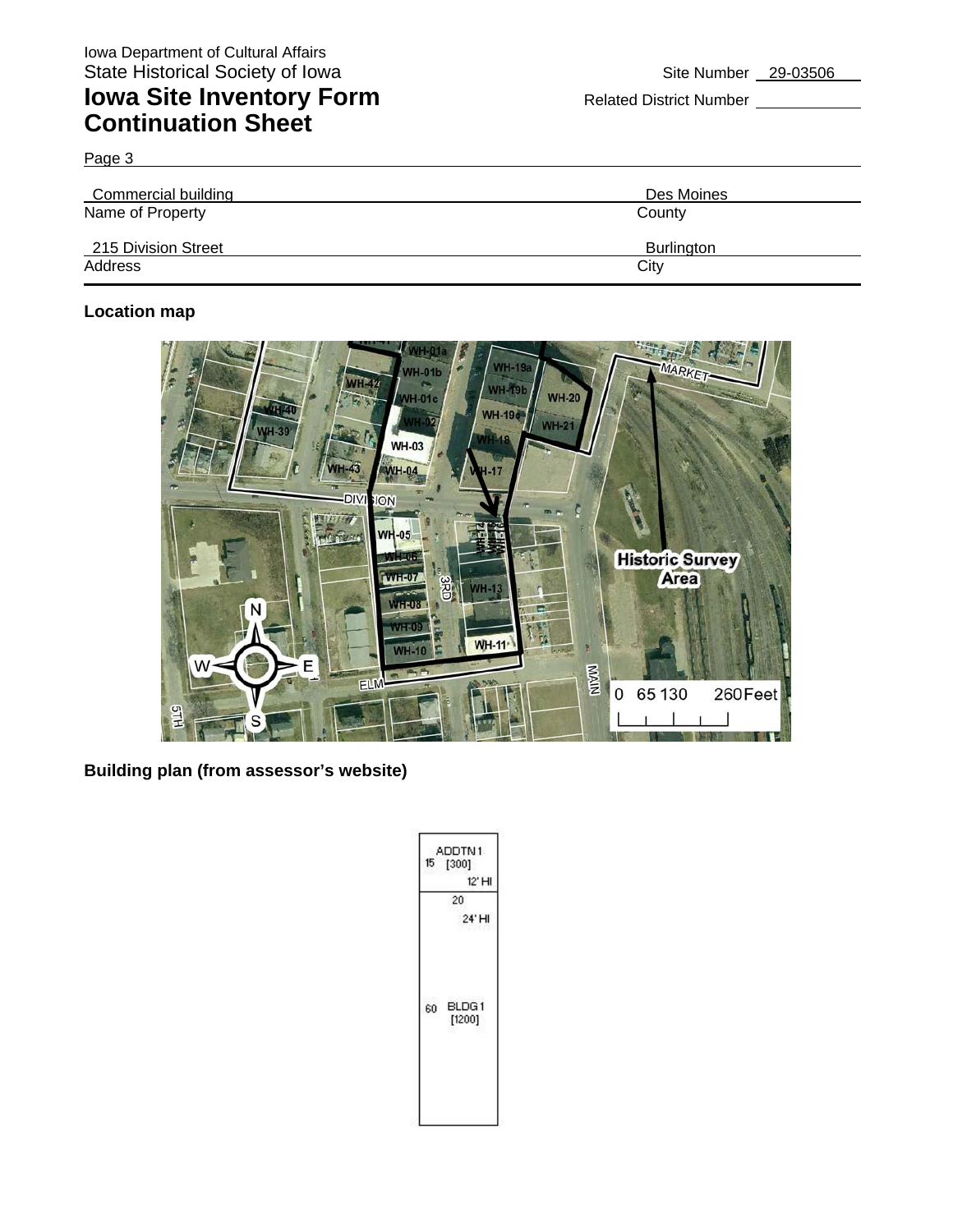## **Iowa Site Inventory Form** Related District Number **Continuation Sheet**

| Commercial building | Des Moines |
|---------------------|------------|
| Name of Property    | County     |
| 215 Division Street | Burlington |
| Address             | City       |

### **Photograph (digital image)**

Page 4



**Building, looking southwest November 2, 2009 R.L. McCarley**